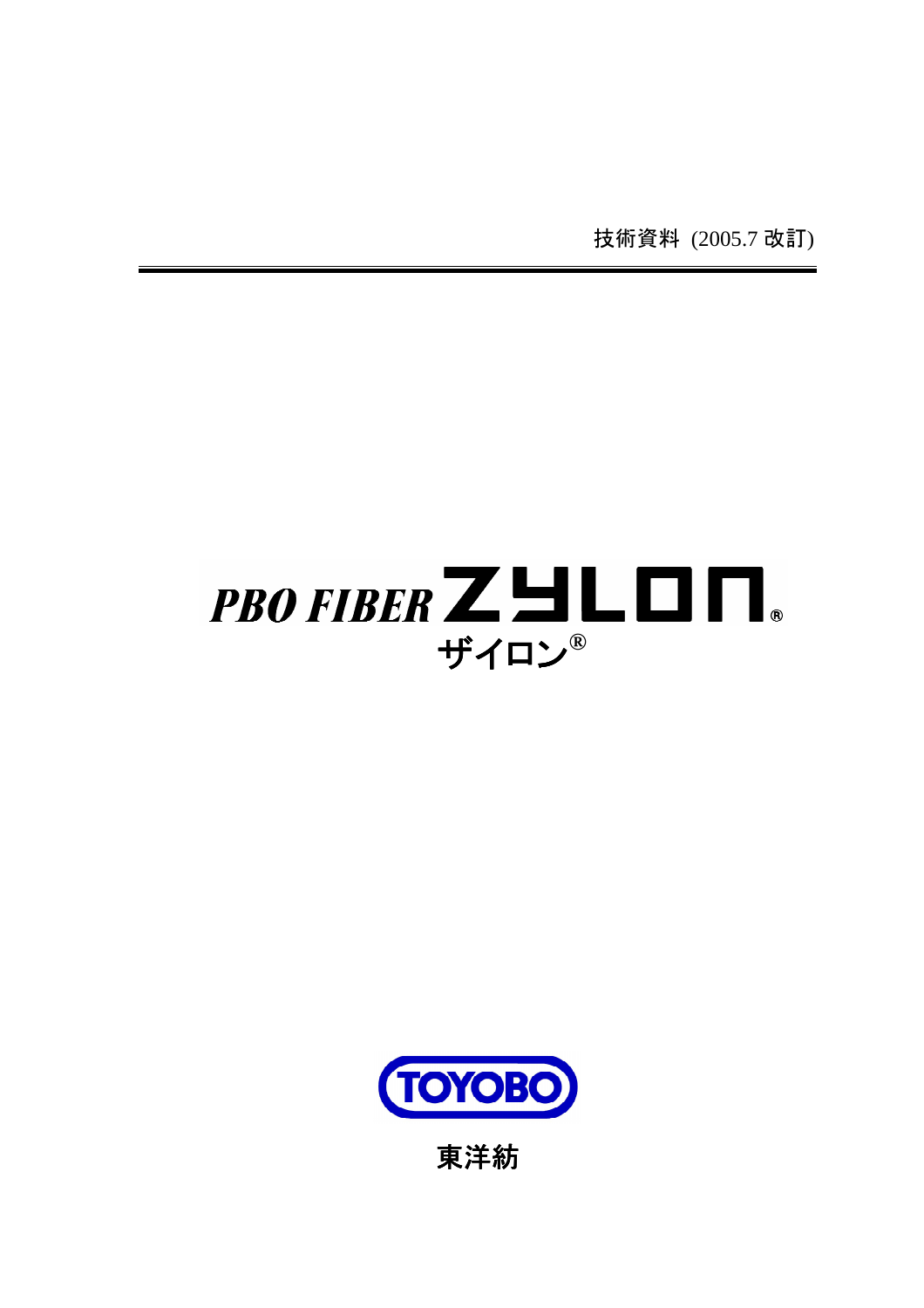# ザイロン**® (PBO** 繊維**)**技術資料 **(2005)**

目次

- 1. 繊維物性
- 2. 他素材との力学物性比較
- 3. 強度・弾性率の撚数による変化
- 4. クリープ特性
- 5. 熱的性質
	- 5.1 分解温度(TGA)
	- 5.2 一定温度下における重量減少挙動
	- 5.3 乾熱処理後の強度保持率
	- 5.4 湿熱処理後の強度保持率
	- 5.5 強度・弾性率の温度依存性
	- 5.6 熱収縮率
	- 5.7 燃焼試験(JIS L1091 A-4 垂直法)
	- 5.8 分解ガス成分
- 6. 耐光性
- 7. 化学安定性
	- 7.1 耐有機溶剤性
	- 7.2 耐酸性・耐アルカリ性
	- 7.3 耐塩水性
- 8. 平衡水分率
- 9. その他特性
	- 9.1 圧縮強度
	- 9.2 結節強度・ループ強度
	- 9.3 熱膨張係数
	- 9.4 比熱
	- 9.5 耐摩耗性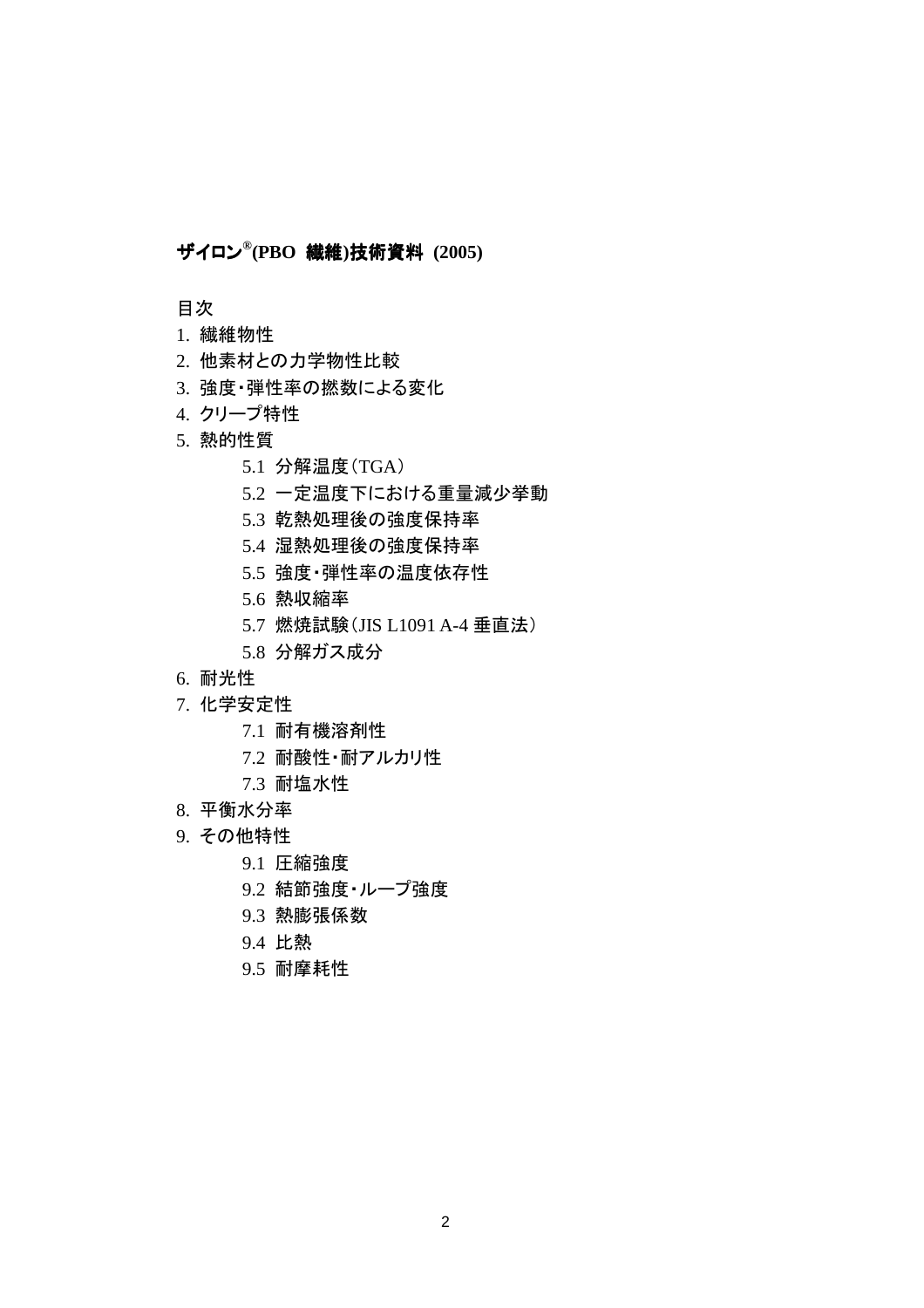## **1.** 繊維物性

**│ ザイロン<sup>®</sup>(PBO 繊維)はパラアラミド繊維の約 2 倍の強度と弾性率を有するとともに、** パラアラミド繊維より約 100℃高い分解温度と有機繊維中最高の 68 という限界酸素指 数(LOI)を有するスーパー繊維です。

.<br>ザイロン®には AS タイプ(レギュラー糸)と HM タイプ(高弾性率糸)があり、弾性率、 平衡水分率などが異なります。

|                               |                       | <b>ZYLON®AS</b> | <b>ZYLON®HM</b> |  |
|-------------------------------|-----------------------|-----------------|-----------------|--|
| <b>Filament decitex</b>       |                       | 1.7             | 1.7             |  |
| Density                       | (g/cm <sup>3</sup> )  | 1.54            | 1.56            |  |
| <b>Tensile Strength</b>       | (cN/dtex)             | 37              | 37              |  |
|                               | (GPa)                 | 5.8             | 5.8             |  |
|                               | (kg/mm <sup>2</sup> ) | 590             | 590             |  |
| <b>Tensile Modulus</b>        | (cN/dtex)             | 1150            | 1720            |  |
|                               | (GPa)                 | 180             | 270             |  |
|                               | (kg/mm <sup>2</sup> ) | 18000           | 27000           |  |
| Elongation at break(%)        |                       | 3.5             | 2.5             |  |
| Moisture regain(%)            |                       | 2.0             | 0.6             |  |
| Decomposition Temp.(°C)       |                       | 650             | 650             |  |
| LOI                           |                       | 68              | 68              |  |
| Thermal expansion coefficient |                       |                 | $-6x10^{-6}$    |  |

# **2.** 他素材との力学特性比較

ザイロン® は、有機繊維中では最も高い強度と弾性率を示します。

|                       | Tenacity |      | Modulus:    |     | Elonga-<br>tion | Density           | <b>Moisture</b><br>Regain | LOI  | Heat<br>Resistance* |
|-----------------------|----------|------|-------------|-----|-----------------|-------------------|---------------------------|------|---------------------|
|                       | cN/dtex  | GPa  | cN/dtex GPa |     | %               | g/cm <sup>3</sup> | $\%$                      |      | °C                  |
| Zylon <sup>®</sup> AS | 37       | 5.8  | 1150        | 180 | 3.5             | 1.54              | 2.0                       | 68   | 650                 |
| Zylon <sup>®</sup> HM | 37       | 5.8  | 1720        | 270 | 2.5             | 1.56              | 0.6                       | 68   | 650                 |
| p-Aramid(HM)          | 19       | 2.8  | 850         | 109 | 2.4             | 1.45              | 4.5                       | 29   | 550                 |
| m-Aramid              | 4.5      | 0.65 | 140         | 17  | 22              | 1.38              | 4.5                       | 29   | 400                 |
| <b>Steel Fiber</b>    | 3.5      | 2.8  | 290         | 200 | 1.4             | 7.8               | 0                         |      |                     |
| HS-PE                 | 35       | 3.5  | 1300        | 110 | 3.5             | 0.97              | 0                         | 16.5 | 150                 |
| PBI                   | 2.7      | 0.4  | 45          | 5.6 | 30              | 1.4               | 15                        | 41   | 550                 |
| Polyester             | 8        | 1.1  | 125         | 15  | 25              | 1.38              | 0.4                       | 17   | 260                 |

\*Melting or Decomposition Temperature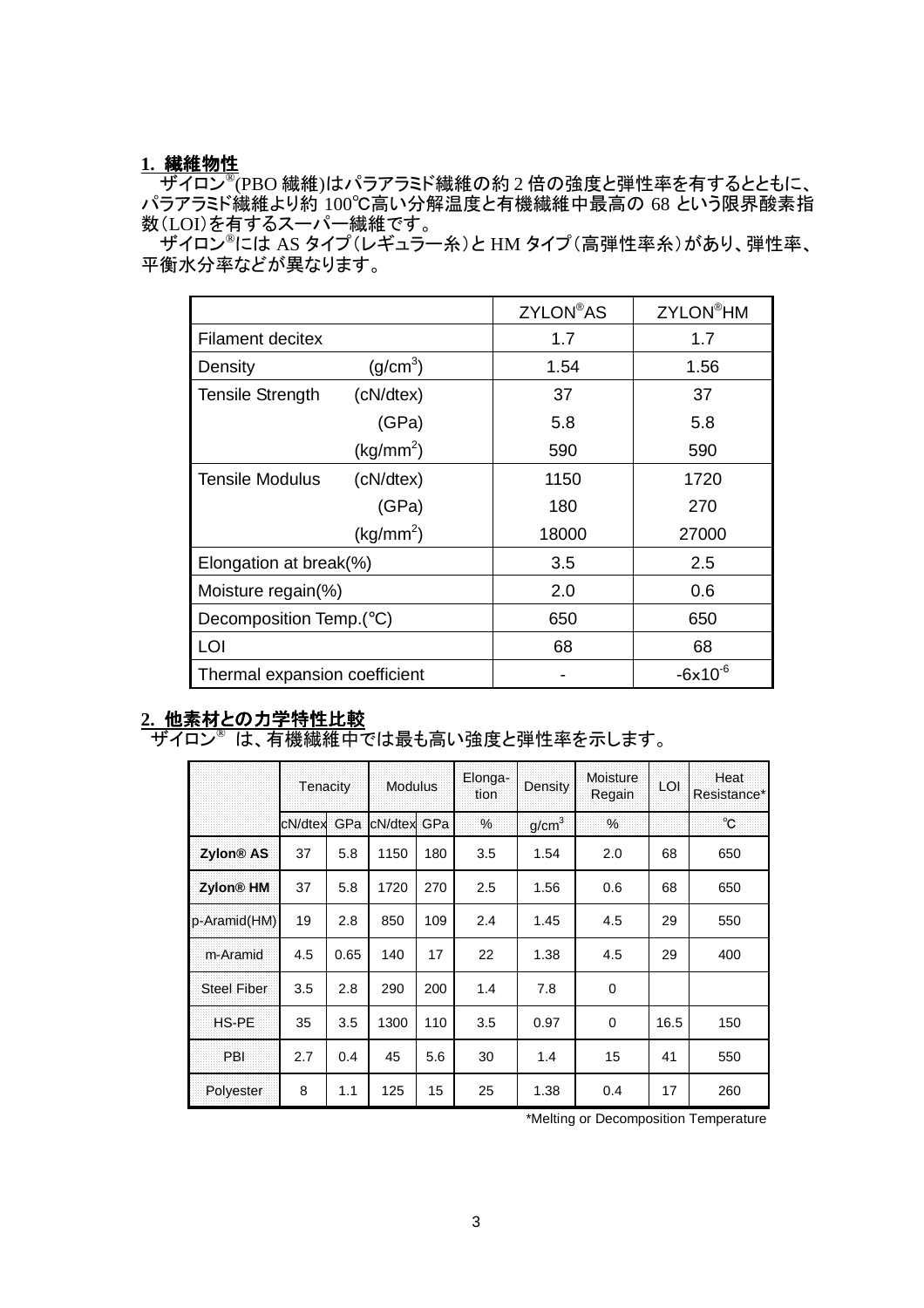ザイロン®の S-S 曲線を他素材と比較しました。



#### **3.** 強度・弾性率の撚数による変化

 ザイロン®は、撚り無しで出荷されています。正しい強度を測定するためには、適切な 撚りを加える必要が有ります。

 図には、555dtex のザイロン®の撚り係数と強度・弾性率の関係を示しています。繊度 (dtex)が異なる繊維も、撚り係数を用いて計算することにより最適な撚り係数を推定す ることが出来ます。撚り係数は次式で計算しています。

撚り係数 (Twist Factor) = 0.124 × (撚り数/インチ) x  $\sqrt{\frac{text}{\sqrt{1+\frac{1}{n}}}}$ 

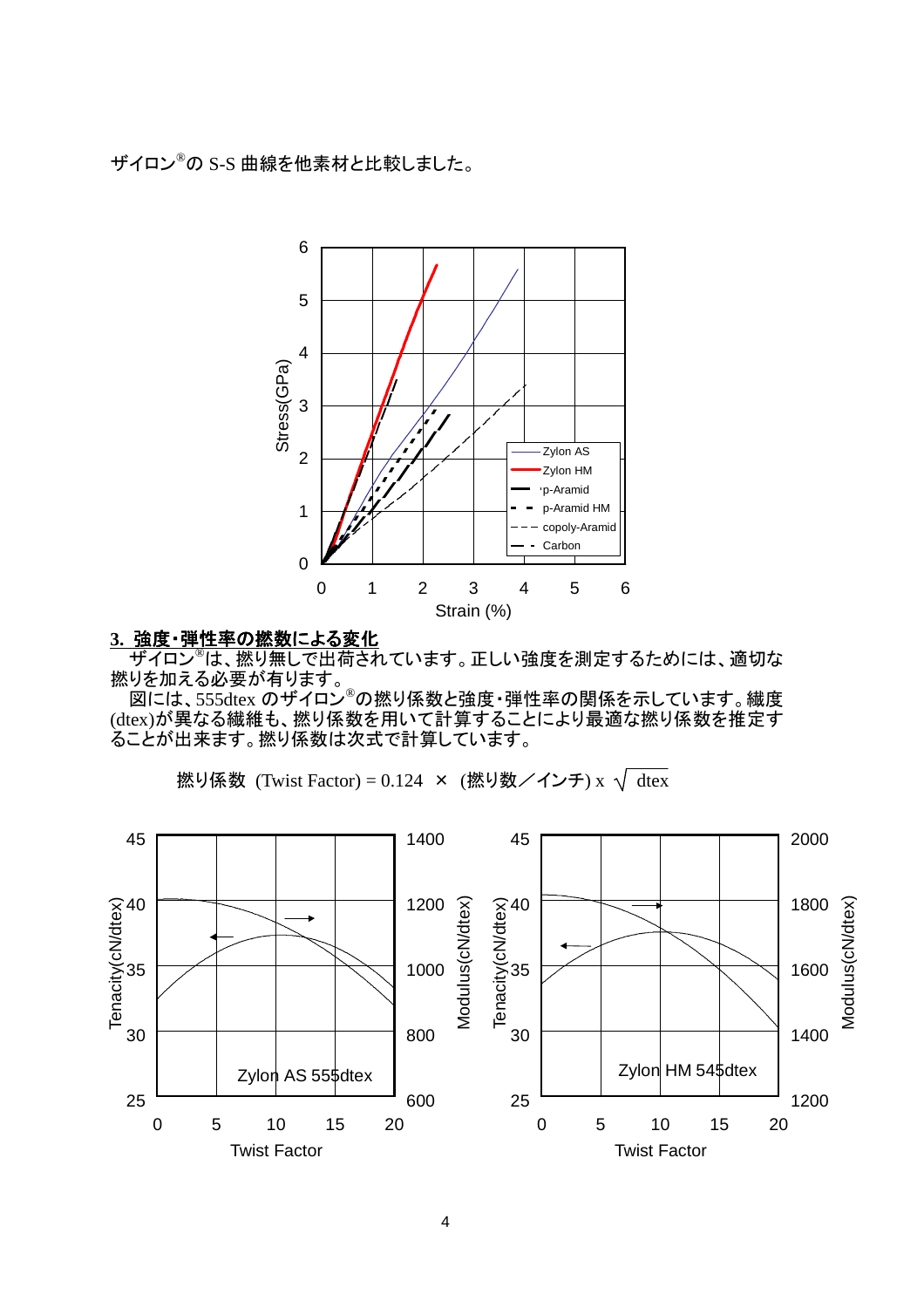#### **4.** クリープ特性

 ザイロン®は非常に優れた耐クリープ特性を示します(ここで言うクリープとは長時間 一定の荷重を加えると永久変形する性質のことです)。繊維に荷重をかけると、回復可 能な初期伸びと、回復しない永久伸びが生じます。ザイロン®HMでは、破断強度の 2 分の 1 の荷重(Safety Factor;SF=2)を 100 時間加え続けた場合の永久伸びは、0.03% 以下です。



### クリープパラメータ

 クリープパラメータ(上左図の直線の傾き)をパラアラミド繊維と比較しました。ザイロ ン ®はパラアラミド繊維の半分以下のクリープ伸びしか生じないことがわかります。 この測定は、各繊維の破断強度の 50%荷重下で行われています。ザイロン®の破断 強度はパラアラミド繊維の約2倍であるため、実際に加えられている荷重は約2倍であ

ることに注目して下さい。

| Zylon AS             | Zylon HM             | p-Aramid             | p-Aramid HM          |  |  |
|----------------------|----------------------|----------------------|----------------------|--|--|
| $3.2 \times 10^{-4}$ | $1.1 \times 10^{-4}$ | $5.0 \times 10^{-4}$ | $2.5 \times 10^{-4}$ |  |  |

Creep parameter under 50% of breaking strength

#### クリープ破断寿命

**| 加えられた荷重とクリープ破断が生じる時間の関係を示します(ザイロン® HM;上右** 図)。長時間側へ外挿することにより、破断寿命の目安が立ちます。例えば破断荷重  $60%$ の荷重下では $10^7$ 分 $(19 \text{ ft})$ の破断寿命が推定されます。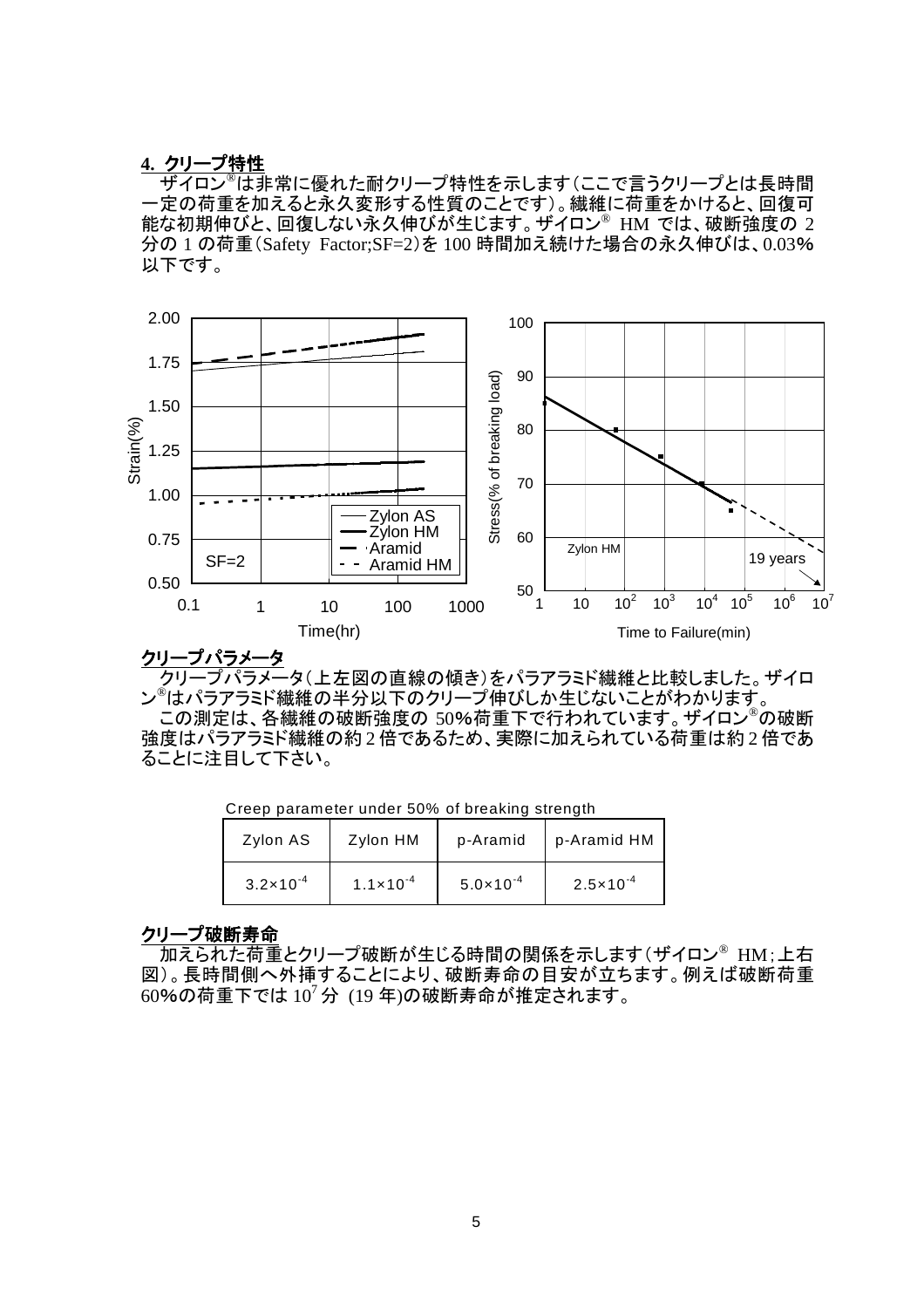# **5.** 熱的性質

**5.1** 分解温度

 ザイロン®はパラアラミド繊維よりも約 100°C 高い分解温度を示します。空気中および アルゴンガス中で評価した重量減少曲線(20°C/分)を以下に示します。





<u>−−−−−−−−−−−−−−−−−−−−−−−−−−−−−−−−−</u><br>−定温度の条件下で、重量減少を測定しました。400℃ではザイロン®とパラアラミド 繊維の間に大きな差は見られませんが、500℃では顕著な差が見られます。

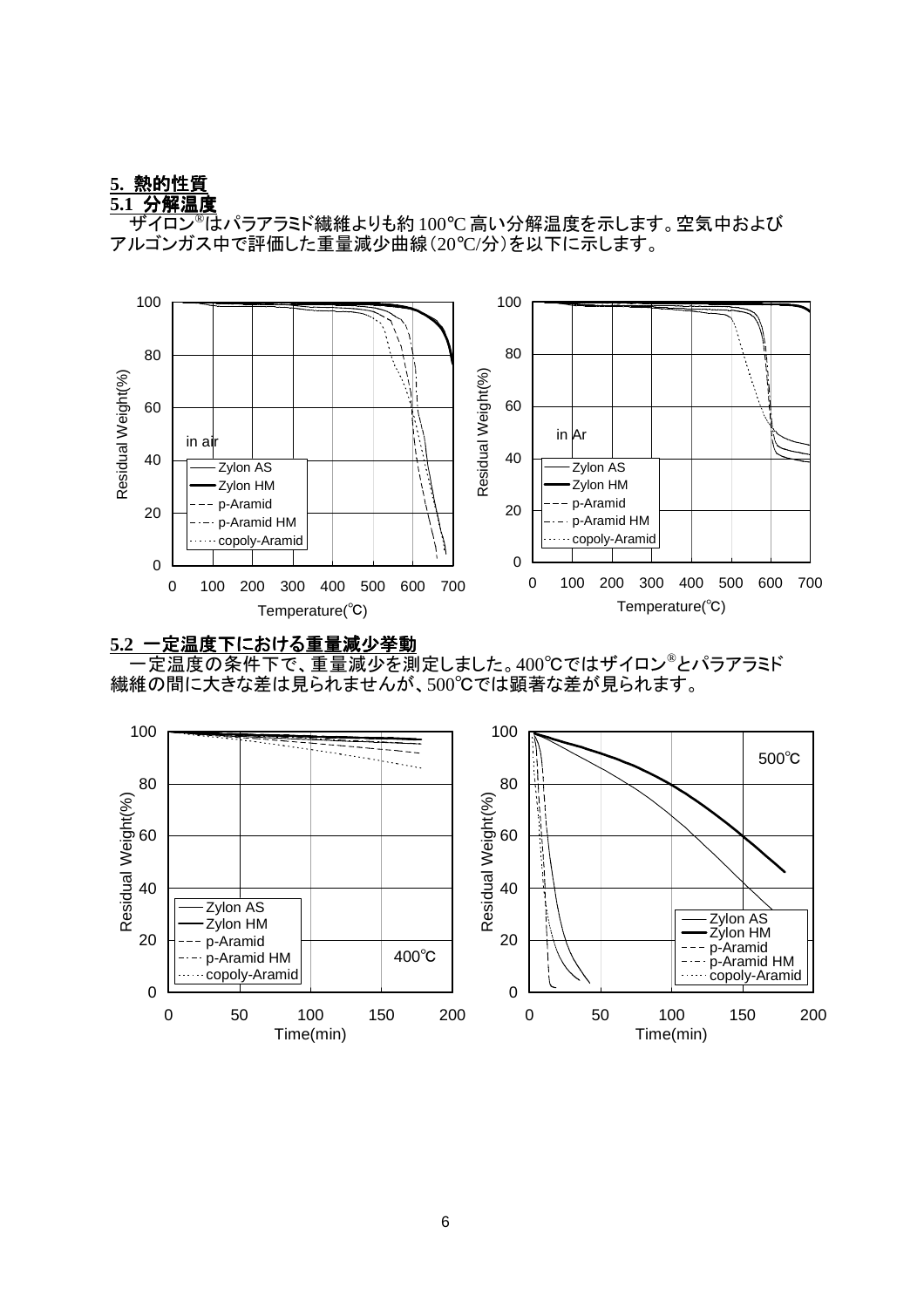#### **5.3** 乾熱処理後の強度保持率

 乾熱処理時間と処理後の繊維の強度保持率との関係を図に示します。ザイロン® HMはザイロン®ASよりもやや優れた耐熱性を示します。



 各温度における乾熱処理時間と強度保持率との関係を、パラアラミド繊維と比較しま した。

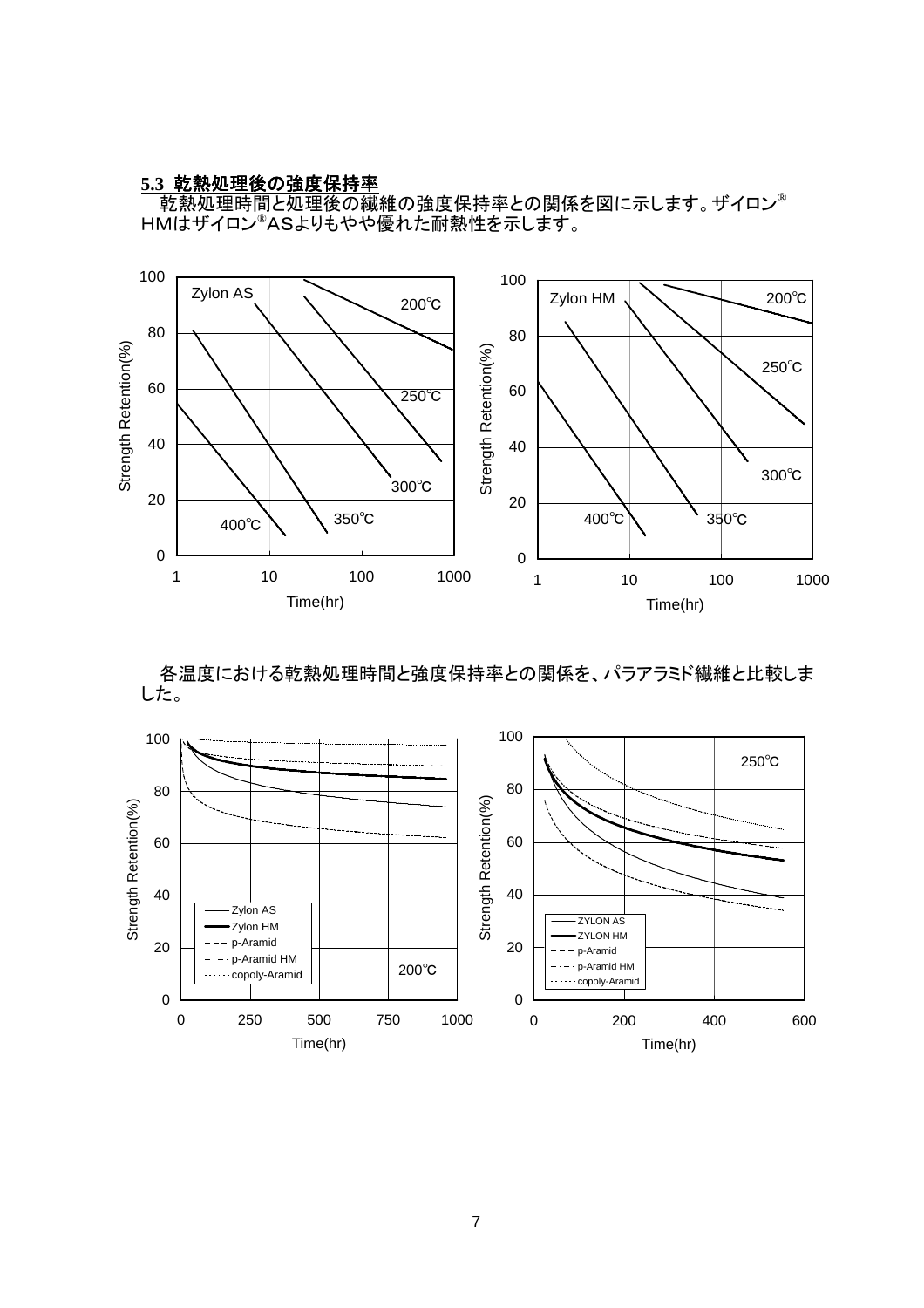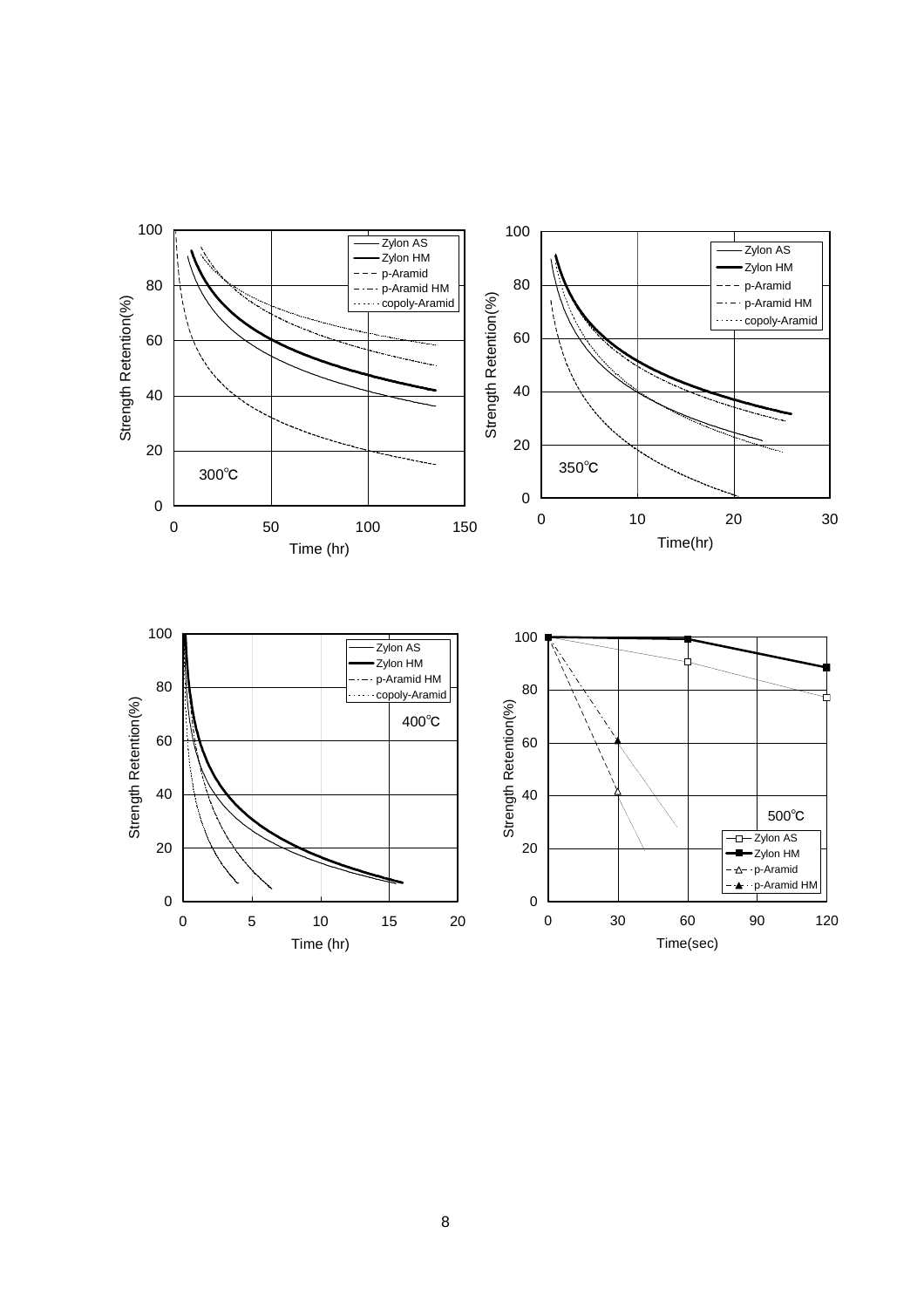#### **5.4** 湿熱処理後の強度保持率

**| ザイロン®は高い耐熱性を示しますが、高温スチーム雰囲気下では強度が低下する** ので注意が必要です。180℃、50 時間処理で強度保持率が 40~50%となります。



 高湿度雰囲気下では、100℃以下の温度でも強度低下が起こります。高温多湿の場 所は避けて保管して下さい。

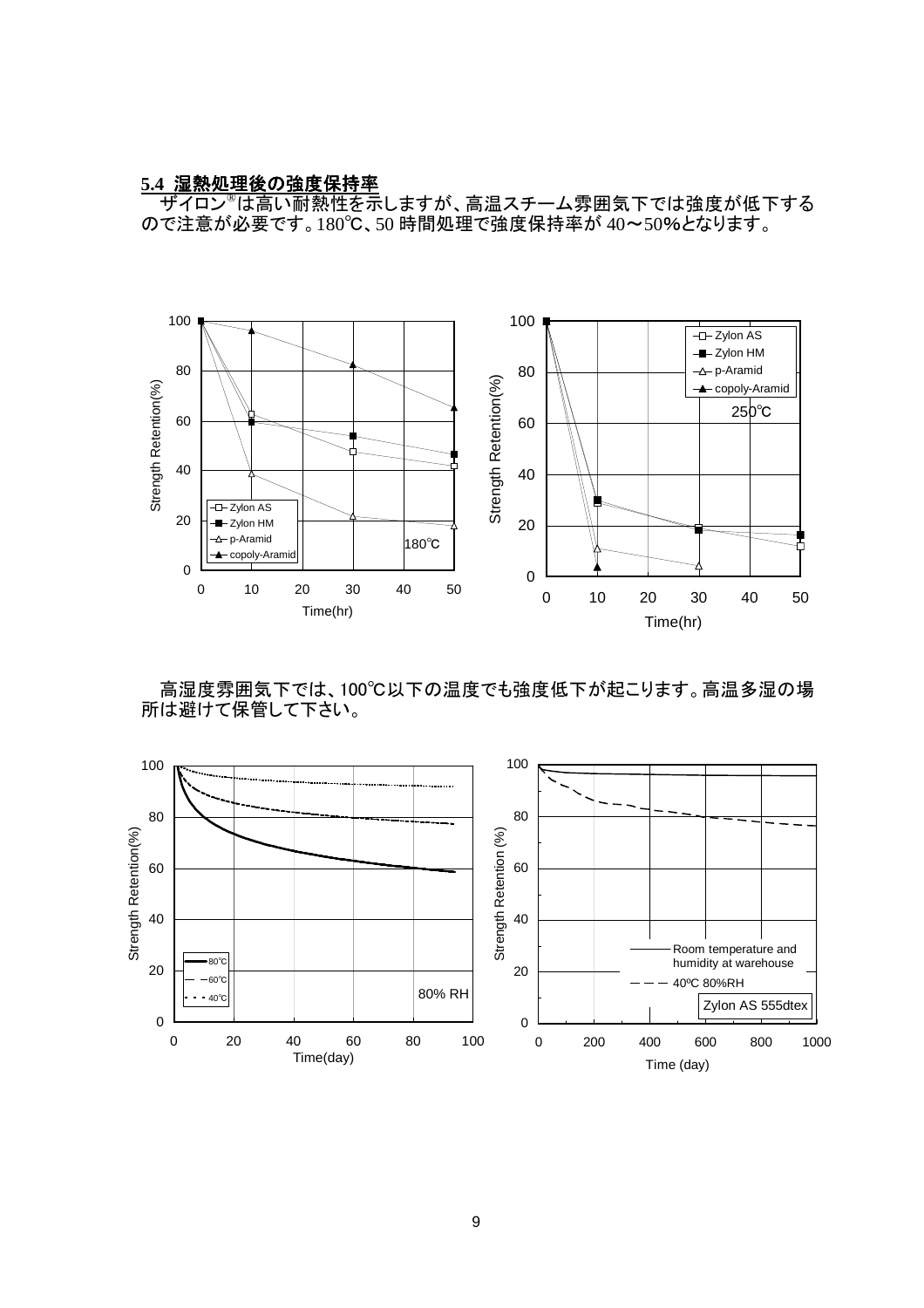#### **5.5** 強度・弾性率の温度依存性

 室温における強度を 100%とした時の、500℃までの高温における強度保持率を示し ました(左下図)。ザイロン®の強度もパラアラミド繊維と同様に温度と共に低下しますが、 500℃においても 40%の強度保持率を示します。

 動的粘弾性測定装置を用いて弾性率の温度依存性を測定し、強度と同様に室温で の値を 100%とした相対値で示しました。右下図のようにザイロン®は 400℃においても 75%の弾性率を保持しています。



#### **5.6** 熱収縮率

 無荷重状態で 30 分間、乾熱処理した後の収縮率を示します。ザイロン®は、他の高 強度繊維に比べ、小さい収縮率を示します。

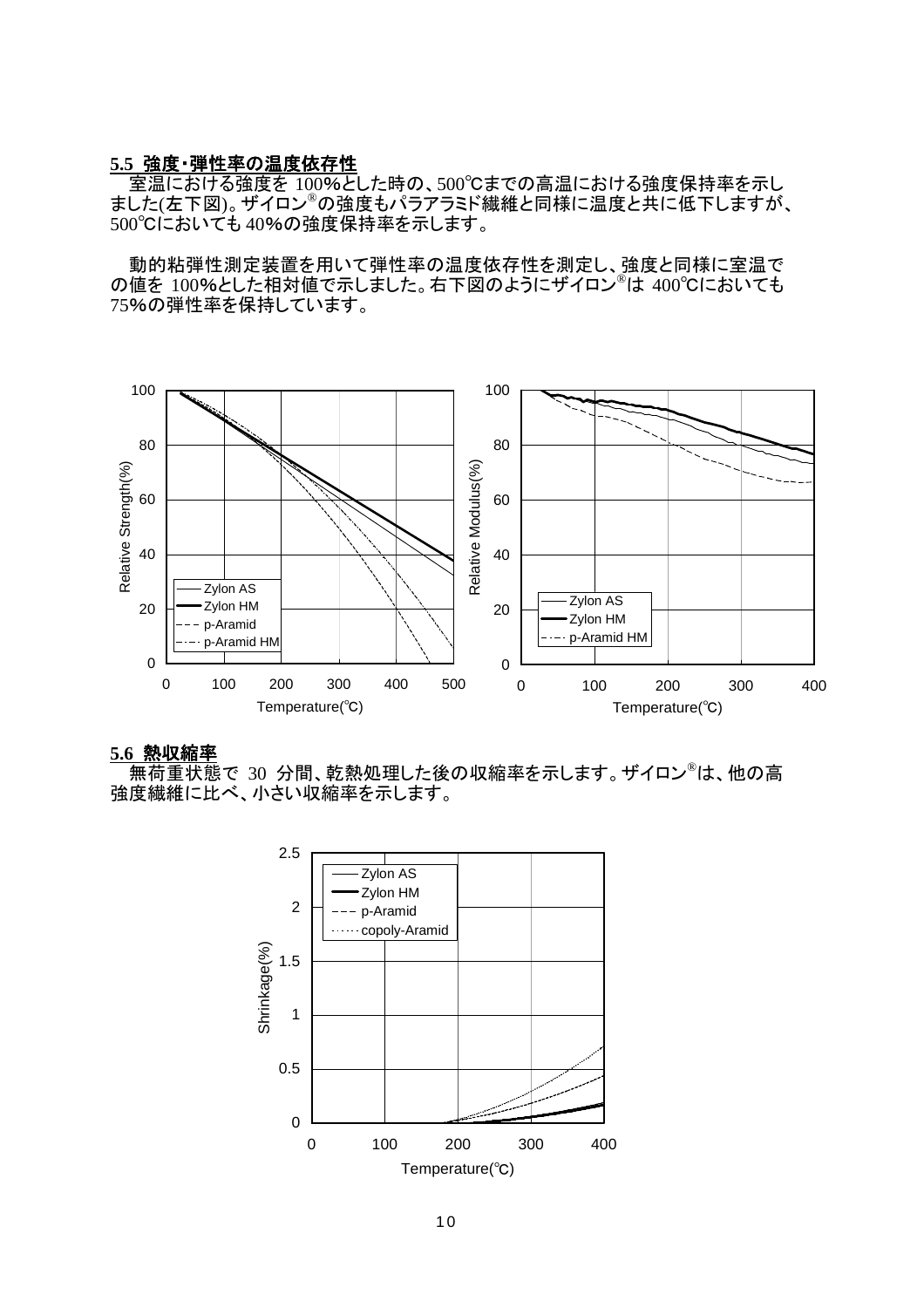#### **5.7** 燃焼試験**(**JIS L**1091** A**-4** 垂直法**)**

<mark>゠ザイロン®は非常に高い難燃性を示し</mark>ます。JISの燃焼試験においても、非常に小さ い炭化長と残じん時間を示します。

|            | Zylon <sup>®</sup> |       | p-Aramid |    | m-Aramid |    |
|------------|--------------------|-------|----------|----|----------|----|
|            | たてー                |       | よこ たて    |    | よこしたて    | よこ |
| 炭化長(cm)    | < 0.5              | < 0.5 | 3        | 2  | 6        | 6  |
| 残炎時間(sec)  |                    | Ω     | 0        | 0  | 0        |    |
| 残じん時間(sec) |                    |       | 16       | 16 | 2        | 2  |
| LOI        | 68                 |       | 29       |    | 29       |    |

20番手紡績糸を使用した平織物による評価

#### **5.8** 分解ガス成分

 ザイロン®には、燃焼時に発生する分解ガスに含まれる有毒成分(HCN、Nox、SOx) が、パラアラミド繊維に比べて非常に少ないという特長が有ります。



 500℃における分解ガス成分を表に示します(JIS K7217準拠)。金属やガラスの製造 工程において、フェルトなどのクッション材が 500℃以上に加熱されることがあります。 ザイロン®は、そのような条件下でも有毒ガスの発生が少ないことがわかります。

|          | Temp. | <sub>CO</sub> | CO <sub>2</sub> | NH <sub>3</sub> | <b>HCN</b> | HCI    | <b>NO<sub>x</sub></b> | SO <sub>x</sub> |
|----------|-------|---------------|-----------------|-----------------|------------|--------|-----------------------|-----------------|
| Zylon®   | 500   | 6.9           | 35.8            | 0.35            | 1.48       | < 0.01 | 0.15                  | < 0.01          |
|          | 750   | 1>            | 2660            | 0.05            | 0.57       | < 0.01 | 0.16                  | 0.1             |
| p-Aramid | 500   | 107           | 1230            | 3.95            | 14.8       | < 0.01 | 1.00                  | 1.40            |
|          | 750   | 112           | 2010            | 0.05            | 25.1       | < 0.01 | 0.47                  | 1.04            |
|          |       |               |                 |                 |            |        |                       | mg/g            |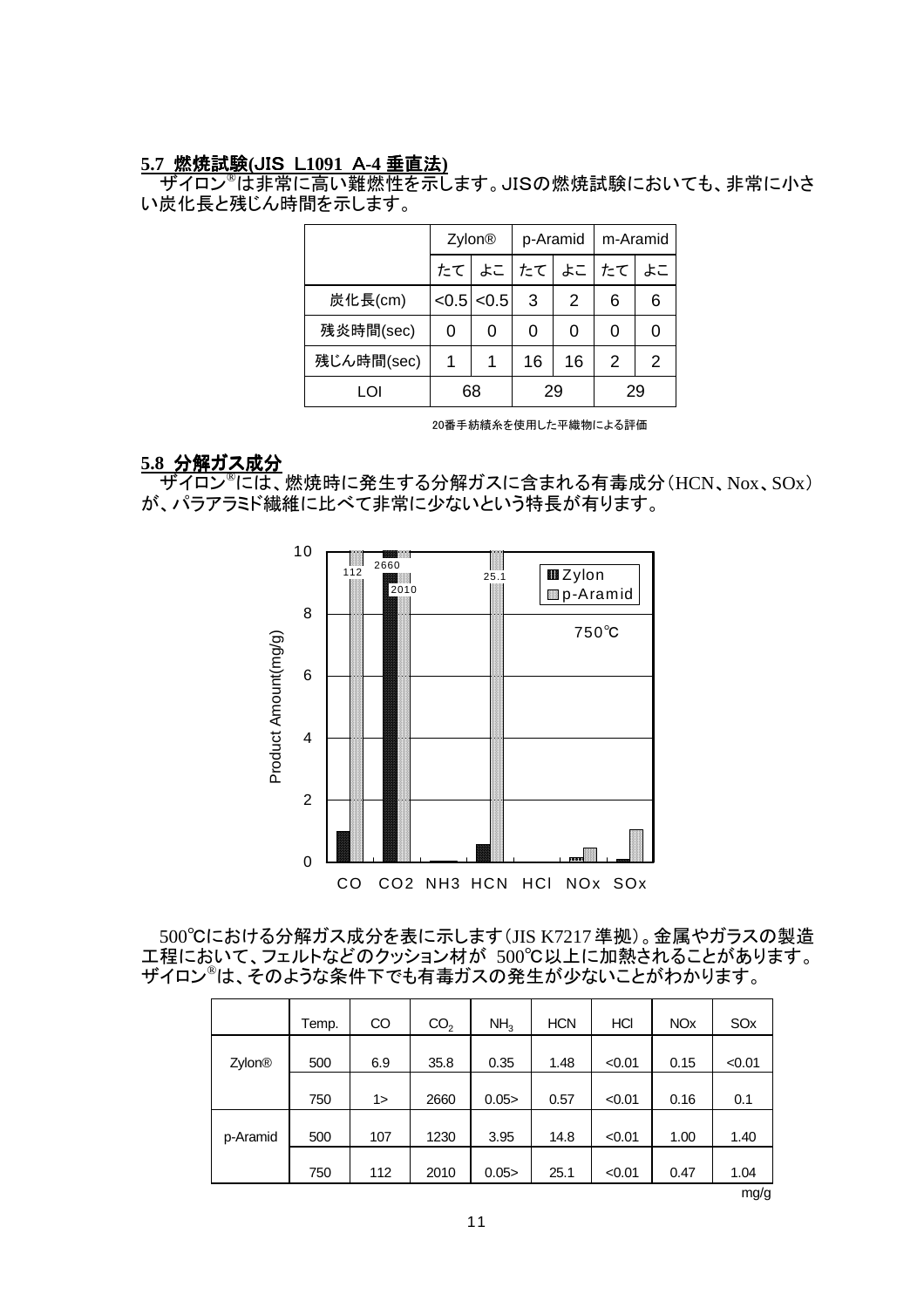#### **6.** 耐光性

ールファー<br>ザイロン®は光に曝されると強度が低下します。キセノン耐候試験機での評価(左下 図)では、ザイロン®は初期の強度低下が非常に大きく、屋外使用では遮光が必要です。 右下図に示すように、屋外暴露試験では、6 ヶ月後の強度保持率は約 35%です。



 ザイロン®は、紫外線のみならず可視光線に対する保護も必要です。下図は蛍光燈 下での強度低下を示しています。

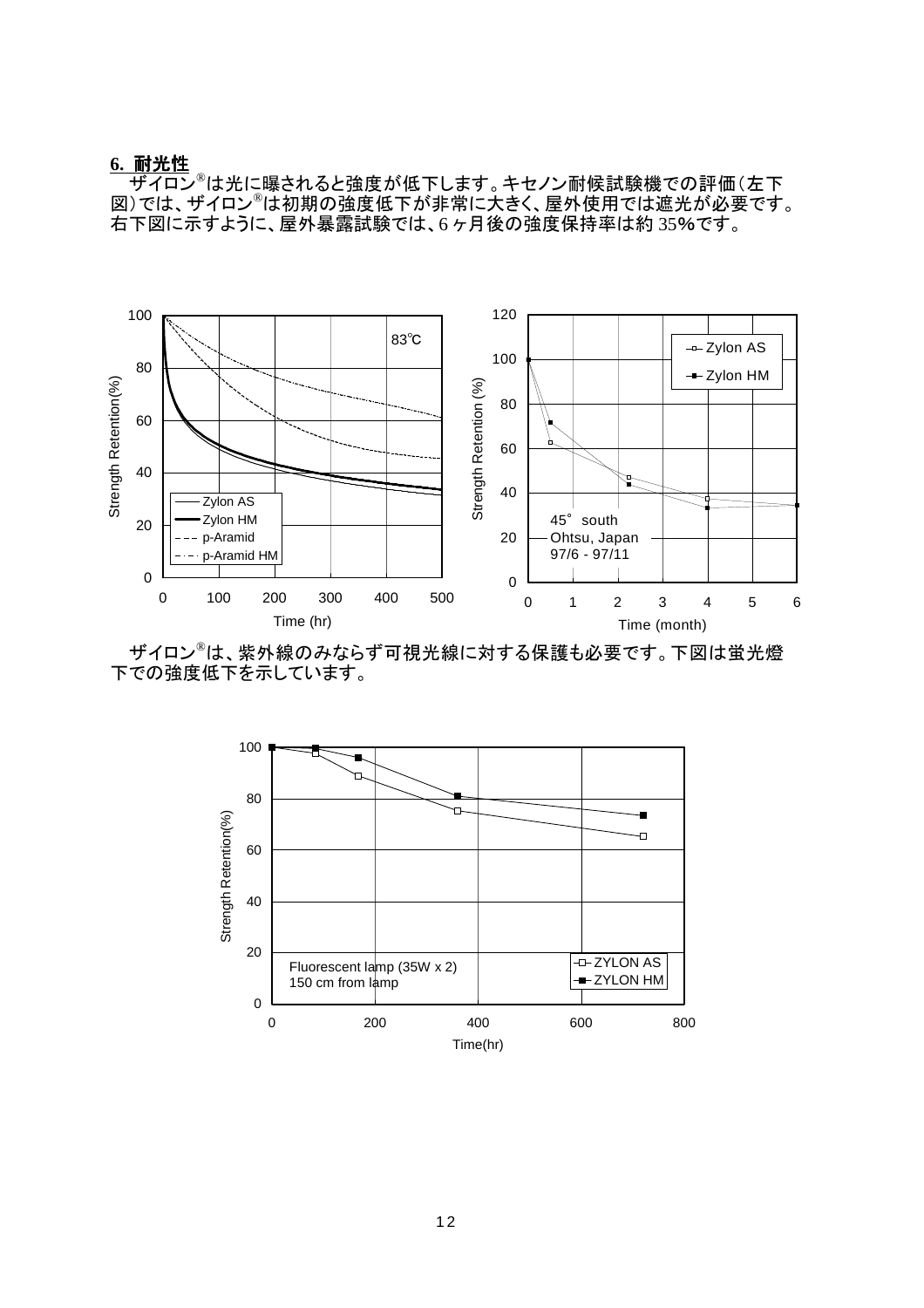# **7.** 化学安定性

**7.1** 耐有機溶剤性

<u>- \*\*\*\*\*\*\*\*\*\*\*\*\*\*\*\*\*\*\*\*\*</u><br>ザイロン®はほとんどの有機溶剤に対して強度の低下はありません。

|                    | Strength retention(%) after immersion<br>for 500 hrs at room temperature |          |  |  |
|--------------------|--------------------------------------------------------------------------|----------|--|--|
| Chemicals          | Zylon AS                                                                 | Zylon HM |  |  |
| Methylethylketone  | 100                                                                      | 99       |  |  |
| Dimethylformamide  | 100                                                                      | 97       |  |  |
| Methanol           | 100                                                                      | 99       |  |  |
| Gasoline           | 100                                                                      | 95       |  |  |
| <b>Brake Fluid</b> | 100                                                                      | 96       |  |  |

## **7.2** 耐酸性・アルカリ性

**│ ザイロン®は濃硫酸に対して強度低下が起こります。しかし、パラアラミド繊維以上の** 耐酸性があります。

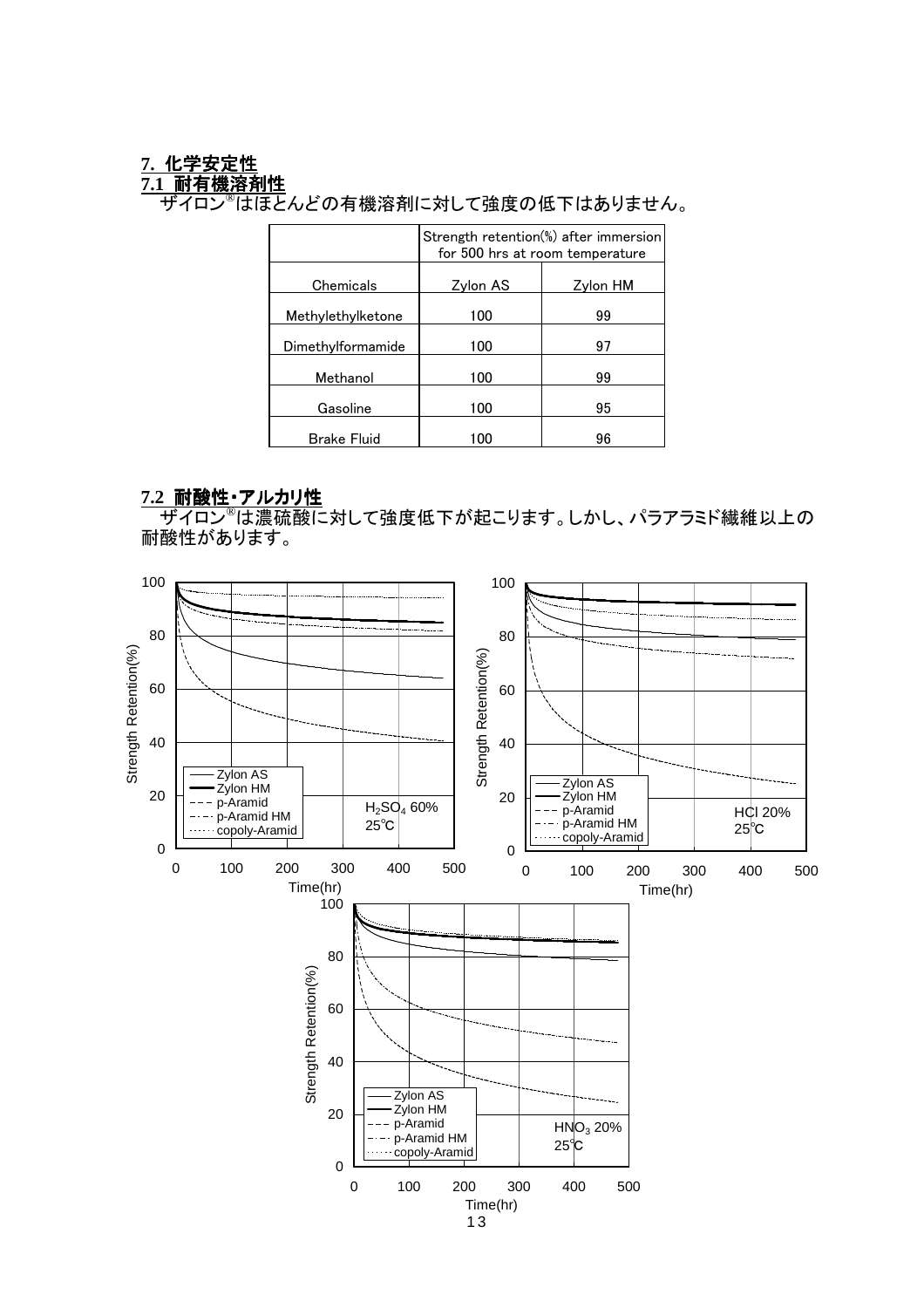ザイロン®は室温でのアルカリに対して安定です。また次亜塩素酸ナトリウム水溶液 (漂白剤)に対しても安定です。



ただし、高温での酸・アルカリに対しては、強度低下を起こします。

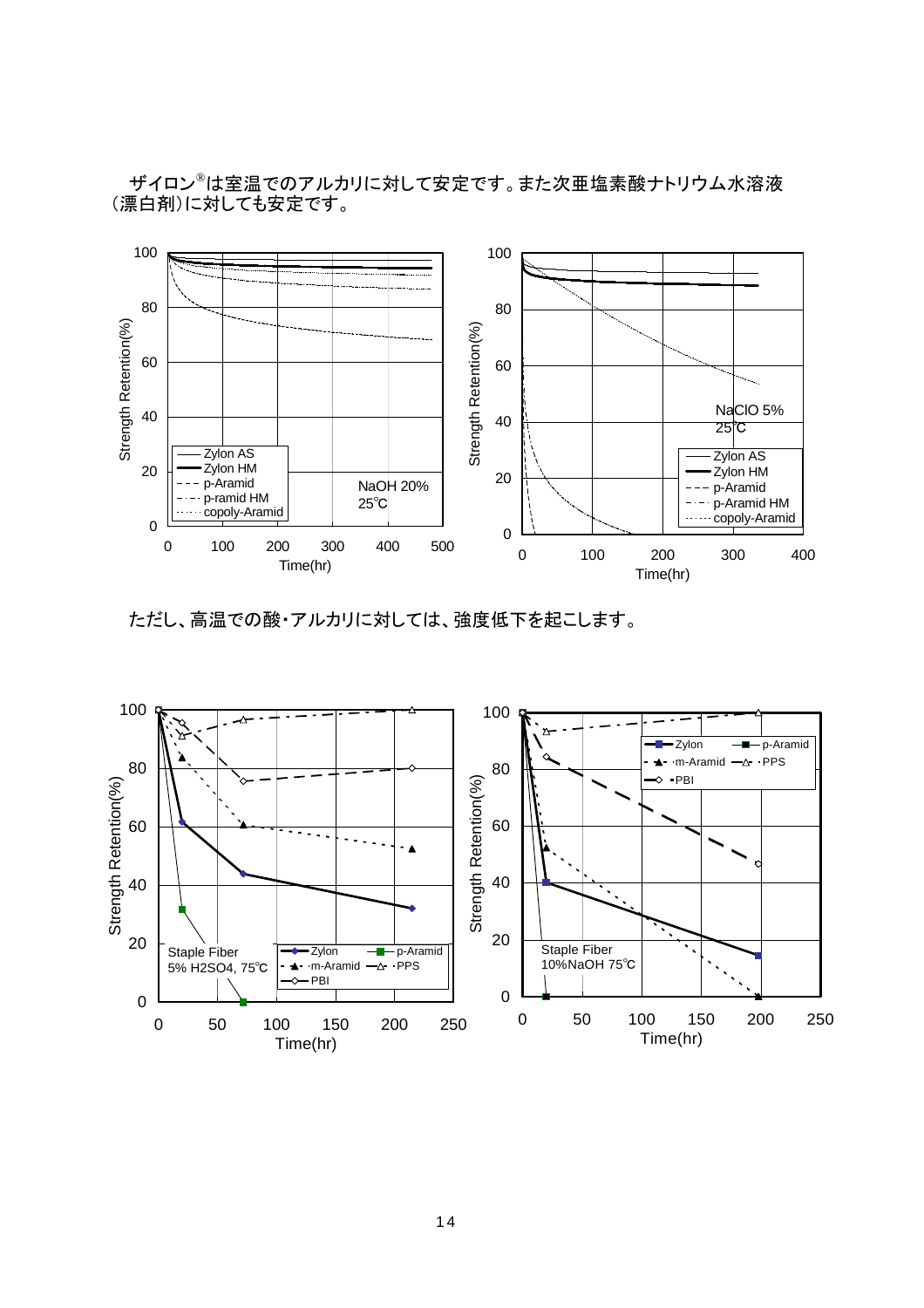### **7.3** 耐塩水性

 **̄ザイロン<sup>®</sup>は、塩水(疑似海水)に対する連続浸漬テストでは、下図の様な強度低下が** 見られます。



#### **8.** 平衡水分率

 $\overline{120^{\circ}$ C、相対湿度 65%におけるザイロン®の平衡水分率は、AS で 2.0%、HM で 0.6% です。特にザイロン®HM の水分率は小さく、パラアラミド繊維と異なり脱吸湿による寸 法変化がほとんど認められません。

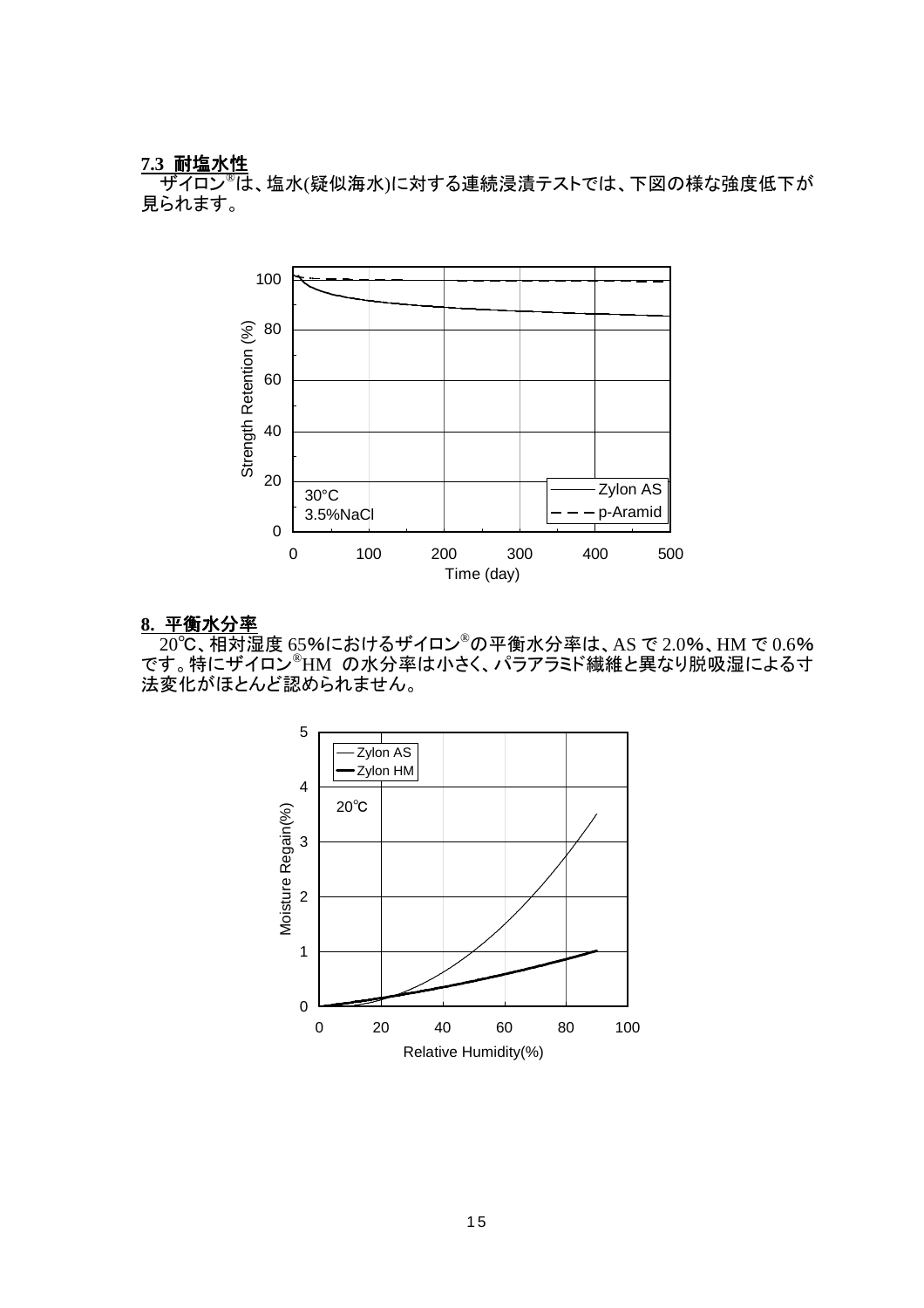## **9.** その他特性

## **9.1** 圧縮強度

 パラアラミド繊維と同様に、ザイロン®の圧縮強度は引張強度と比較して非常に小さ い値を示します。

| Sample          | <b>Critical Strain</b> |       | Tensile Modulus Compressive Strength |
|-----------------|------------------------|-------|--------------------------------------|
|                 | (%)                    | (GPa) | (GPa)                                |
| <b>ZYLON AS</b> | 0.217                  | 216   | 0.469                                |
| <b>ZYLON HM</b> | 0.227                  | 247   | 0.561                                |
| Aramid HM       | 0.633                  | 118   | 0.749                                |
|                 |                        |       | (Rending Ream Method)                |

(Bending Beam Method)

#### **9.2** 結節強度・ループ強度

<u>- 1.4.4.5.5%。..................</u><br>ザイロン<sup>®</sup>の結節強度およびループ強度は引張強度の 30~40%で、パラアラミド繊維 とほぼ同等です。

|                 | Yarn dtex | Knot strength                     | Loop strength |
|-----------------|-----------|-----------------------------------|---------------|
|                 |           | percentage(%) of tensile strength |               |
| <b>ZYLON AS</b> | 1110      | 32                                | 45            |
| <b>ZYLON HM</b> | 1090      | 26                                | 34            |

### **9.3** 線膨張係数

<u>——————————</u><br>ザイロン®は負膨張を示します。温度の上昇とともに繊維軸方向に収縮します。 ザイ ロン®HM の線膨張係数は約–6 ppm/°C です。

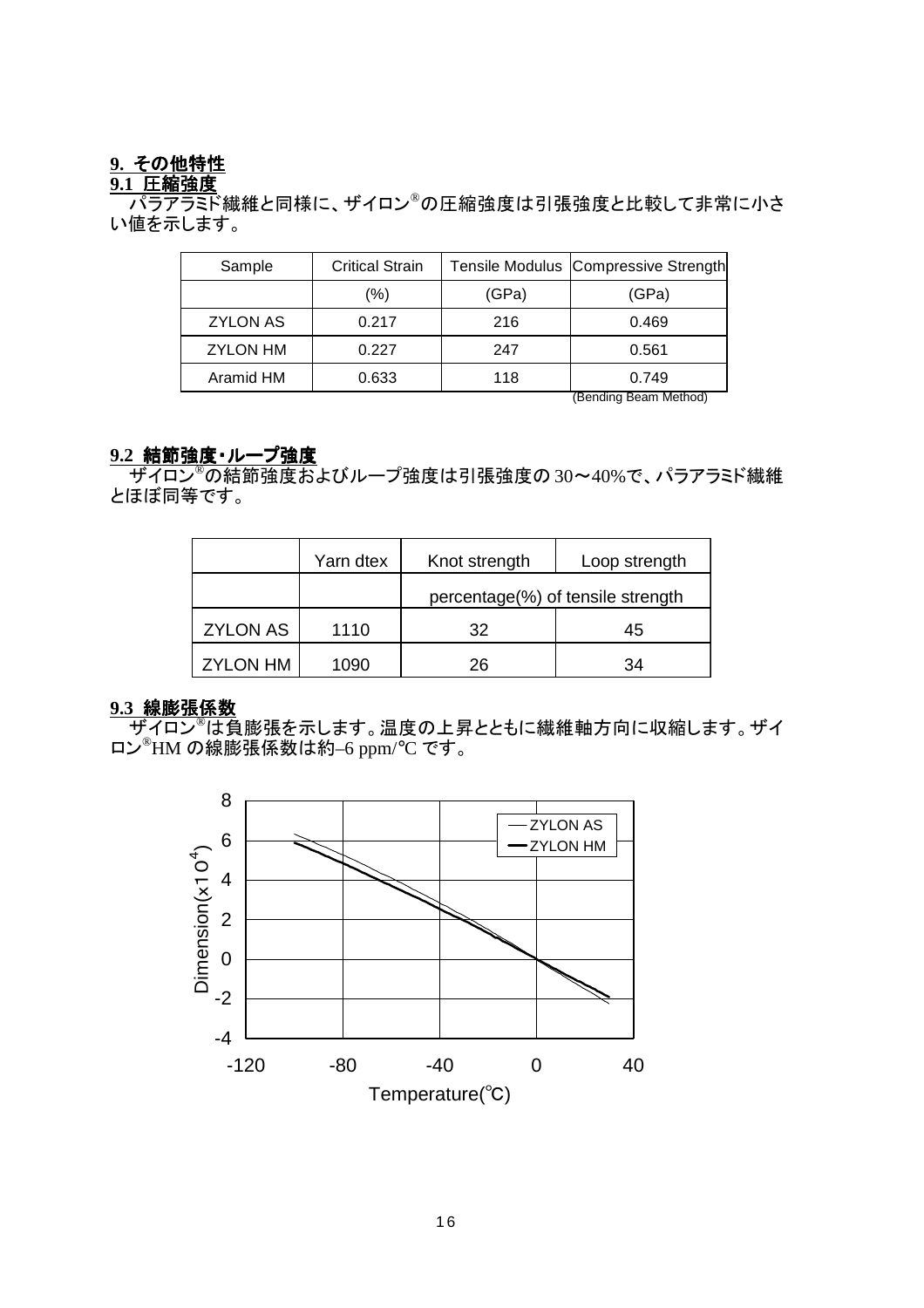# **9.4** 比熱



#### **9.5** 耐摩耗性

**│ ザイロン®の繊維-金属間の耐摩耗性は同等荷重下でパラアラミド繊維よりも良好で** す。ナイロンやポリエチレン繊維との比較では劣ります。